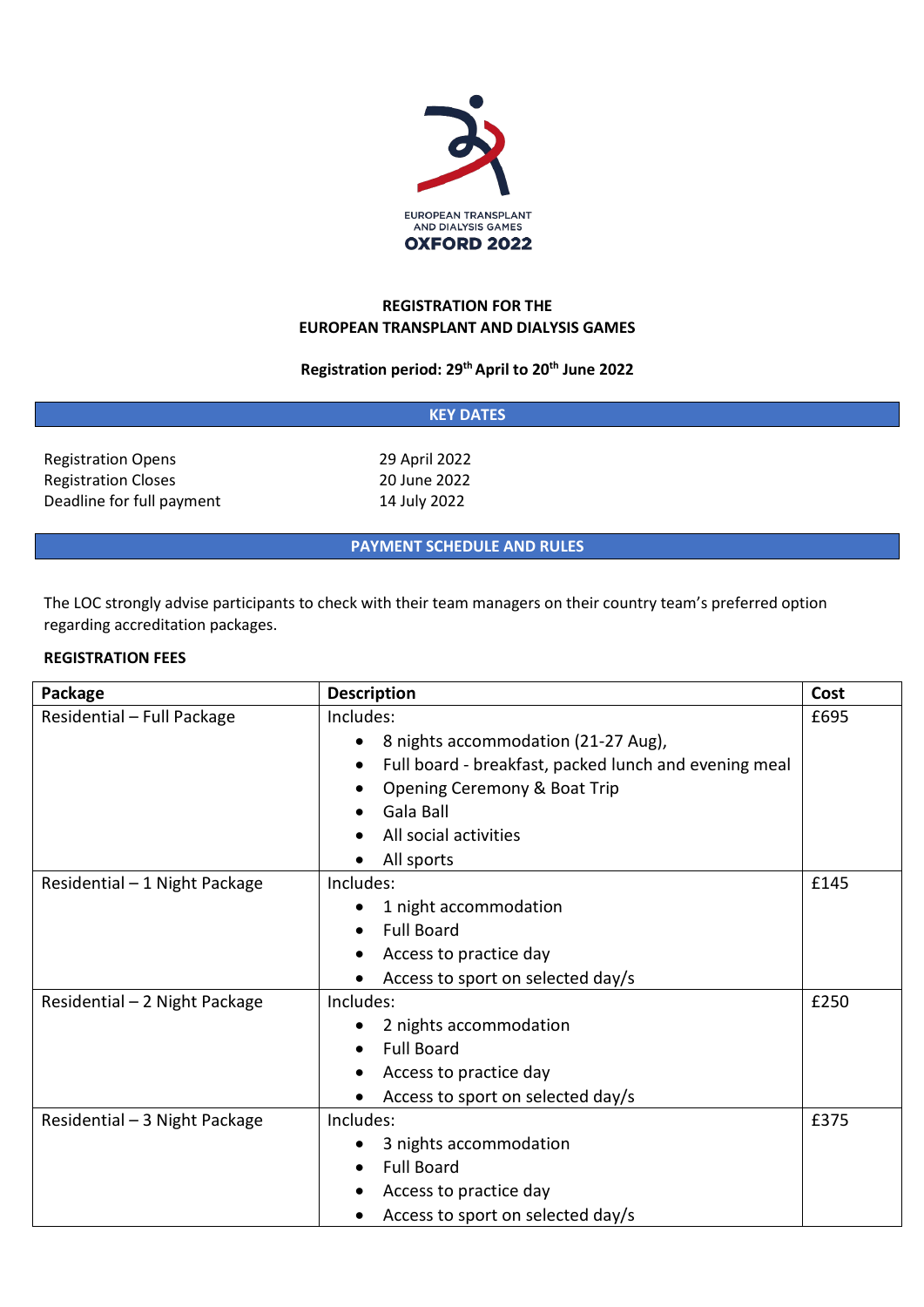| Non Residential Competitor $-1$       | Includes:                           | £55  |
|---------------------------------------|-------------------------------------|------|
| Day                                   | Practice Day<br>$\bullet$           |      |
|                                       | <b>Competition Day</b>              |      |
| Non Residential Competitor $-2$       | Includes:                           | £85  |
| Days                                  | Practice Day                        |      |
|                                       | Competition Day/s<br>$\bullet$      |      |
| Non Residential Competitor $-3$       | Includes:                           | £115 |
| Days                                  | <b>Practice Day</b>                 |      |
|                                       | Competition Day/s                   |      |
| Non Residential Competitor $-4-6$     | Includes:                           | £145 |
| Days                                  | Practice Day                        |      |
|                                       | Competition Day/s                   |      |
| Non Residential Supporter $-1$ Day    | Includes:                           | £28  |
|                                       | <b>Practice Day</b><br>$\bullet$    |      |
|                                       | Competition Day/s                   |      |
| Non Residential Supporter - 2 Days    | Includes:                           | £42  |
|                                       | Practice Day                        |      |
|                                       | Competition Day/s                   |      |
| Non Residential Supporter $-3$ Days   | Includes:                           | £55  |
|                                       | <b>Practice Day</b>                 |      |
|                                       | Competition Day/s                   |      |
| Non Residential Supporter $-4-6$      | Includes:                           | £75  |
| Days                                  | Practice Day<br>$\bullet$           |      |
|                                       | Competition Day/s                   |      |
| Opening Ceremony & Boat Trip          | Opening Ceremony & Boat trip Ticket | £25  |
| $(21^{st}$ Aug 2022)                  |                                     |      |
| Gala Ball (27 <sup>th</sup> Aug 2022) | Gala Ball Ticket                    | £50  |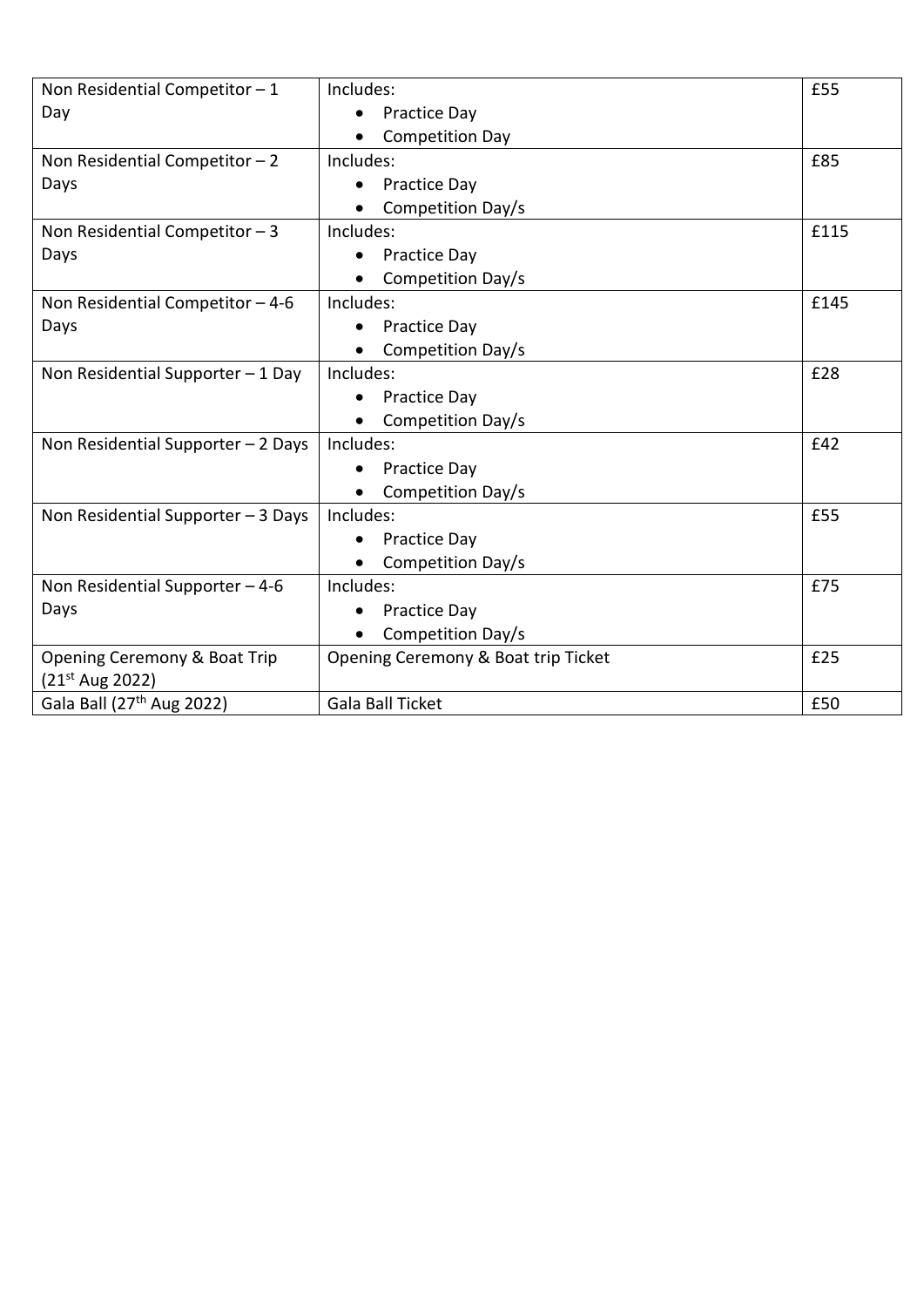#### **PAYMENT POLICY**

All participants will pay their registration fees (regardless of their package choices) through their Team Managers. No exceptions will be allowed. You and your Team Manager must discuss how (and when) your registration is to be paid.

Standard Registrations – Full payment by **Thursday 14th July**

Your registration will be cancelled if full payment is not made by Thursday 14<sup>th</sup> July.

# **REGISTRATION FORMS**

Everything marked with \* has to be completed.

| <b>NAME DETAILS</b>        |        |   |                                   |               |                |
|----------------------------|--------|---|-----------------------------------|---------------|----------------|
| <b>First Name</b>          | $\ast$ |   |                                   |               |                |
| <b>Last Name</b>           | $\ast$ |   |                                   |               |                |
| <b>Title</b>               | $\ast$ |   | $\Box$ Mr                         | $\square$ Dr  |                |
| (Please v)                 |        |   | $\square$ Mrs                     | $\square$ Sir |                |
|                            |        |   | $\square$ Ms                      |               | $\Box$ Lady    |
|                            |        | □ | Master                            |               | $\square$ Lord |
|                            |        | □ | Miss                              |               | $\square$ Dame |
|                            |        | □ | Prof                              |               | $\Box$ Judge   |
|                            |        |   | $\square$ Rev                     |               |                |
| <b>ROLE</b>                |        |   |                                   |               |                |
|                            |        |   |                                   |               |                |
| Role                       | $\ast$ |   | $\Box$ Competitor - Dialysis      |               |                |
| (Please v)                 |        |   | $\square$ Competitor - Transplant |               |                |
|                            |        | □ | <b>Team Doctor</b>                |               |                |
|                            |        | 0 | Live Donor                        |               |                |
|                            |        | □ | Nurse                             |               |                |
|                            |        |   | $\square$ Team Physiotherapist    |               |                |
|                            |        |   | $\square$ Supporter               |               |                |
|                            |        |   | $\square$ Team Manager            |               |                |
|                            |        |   |                                   |               |                |
| PERSONAL INFORMATION       |        |   |                                   |               |                |
| Date of Birth (dd/mm/yyyy) | $\ast$ |   |                                   |               |                |
| Gender                     | $\ast$ |   | $\Box$ Female                     |               | D Male         |
| <b>Nationality</b>         | $\ast$ |   |                                   |               |                |
| <b>EMAIL &amp; PHONE</b>   |        |   |                                   |               |                |
| <b>Email Address</b>       | $\ast$ |   |                                   |               |                |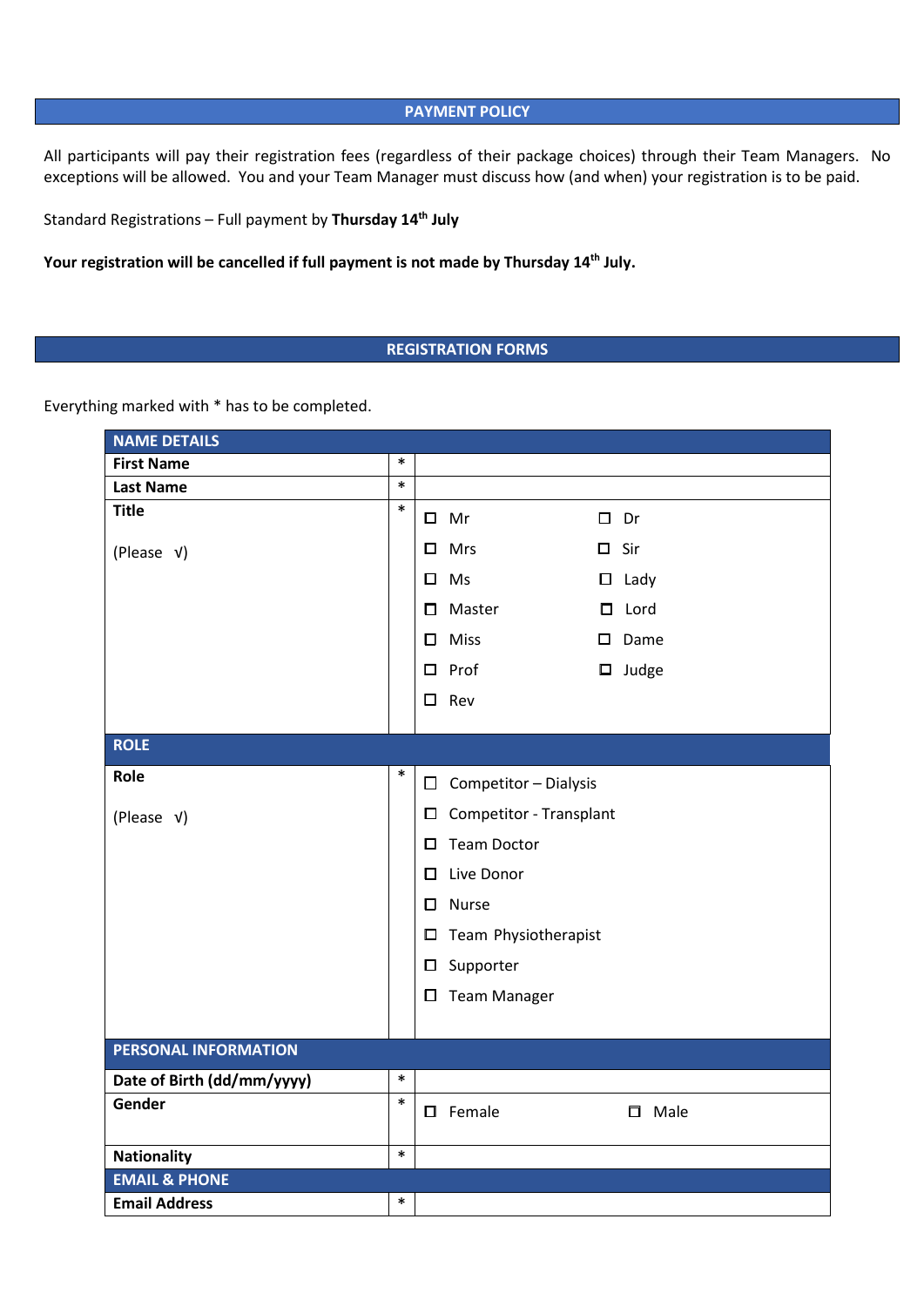| Mobile/Cell Phone Number (include                   | ∗      |                                                         |
|-----------------------------------------------------|--------|---------------------------------------------------------|
| country code)                                       |        |                                                         |
| <b>ADDRESS</b>                                      |        |                                                         |
| <b>Address 1</b>                                    | $\ast$ |                                                         |
| <b>Address 2</b>                                    |        |                                                         |
| <b>Address 3</b>                                    |        |                                                         |
| <b>Post Town</b>                                    | $\ast$ |                                                         |
| Postcode                                            |        |                                                         |
| <b>Country of Residence</b>                         | $\ast$ |                                                         |
| <b>MEDICAL</b>                                      |        |                                                         |
| <b>Wheelchair Assistance Required?</b>              |        | $\Box$ YES<br>NO<br>$\perp$                             |
| (Please V)<br><b>EMERGENCY CONTACT INFORMATION</b>  |        |                                                         |
| <b>Emergency Contact Name</b>                       | ∗      |                                                         |
| <b>Emergency Relationship</b>                       | $\ast$ |                                                         |
| <b>Emergency Mobile Tel</b>                         | $\ast$ |                                                         |
| <b>Emergency Work Tel</b>                           |        |                                                         |
| <b>Emergency Home Tel</b>                           | $\ast$ |                                                         |
| <b>DIETARY REQUIREMENTS</b>                         |        |                                                         |
| <b>Dietary Requirements</b>                         |        | Diabetic<br>□                                           |
| (Please V all that are relevant)                    |        | <b>Gluten Free</b><br>П                                 |
|                                                     |        |                                                         |
|                                                     |        | Lactose Intolerant<br>O                                 |
|                                                     |        | Vegan<br>ப                                              |
|                                                     |        | Vegetarian<br>□                                         |
|                                                     |        | $\Box$                                                  |
|                                                     |        | Other<br>0                                              |
| <b>TRAVEL</b>                                       |        |                                                         |
| UK Arrival Date (dd/mm/yyyy)                        |        |                                                         |
| Oxford Arrival Date (dd/mm/yyyy)                    | $\ast$ |                                                         |
| Oxford Arrival Time (e.g. 23:15)                    |        |                                                         |
| <b>Oxford Arrival Location</b>                      |        |                                                         |
| (Please v)                                          |        | $\Box$ Thornhill Park and Ride<br>□ Radley Rail Station |
| Oxford Arrival Transport (car, plane,               |        |                                                         |
| train, ferry)                                       |        |                                                         |
| <b>Oxford Arrival Flight No (If applicable)</b>     |        |                                                         |
| UK Departure Date (dd/mm/yyyy)                      |        |                                                         |
| Oxford Departure Date (dd/mm/yyyy)                  | $\ast$ |                                                         |
| Oxford Departure Time (e.g.23:15)                   |        |                                                         |
| Oxford Departure Type (car, plane,<br>train, ferry) |        |                                                         |
| <b>Oxford Departure Flight (if applicable)</b>      |        |                                                         |
| <b>Departure Flight No</b>                          |        |                                                         |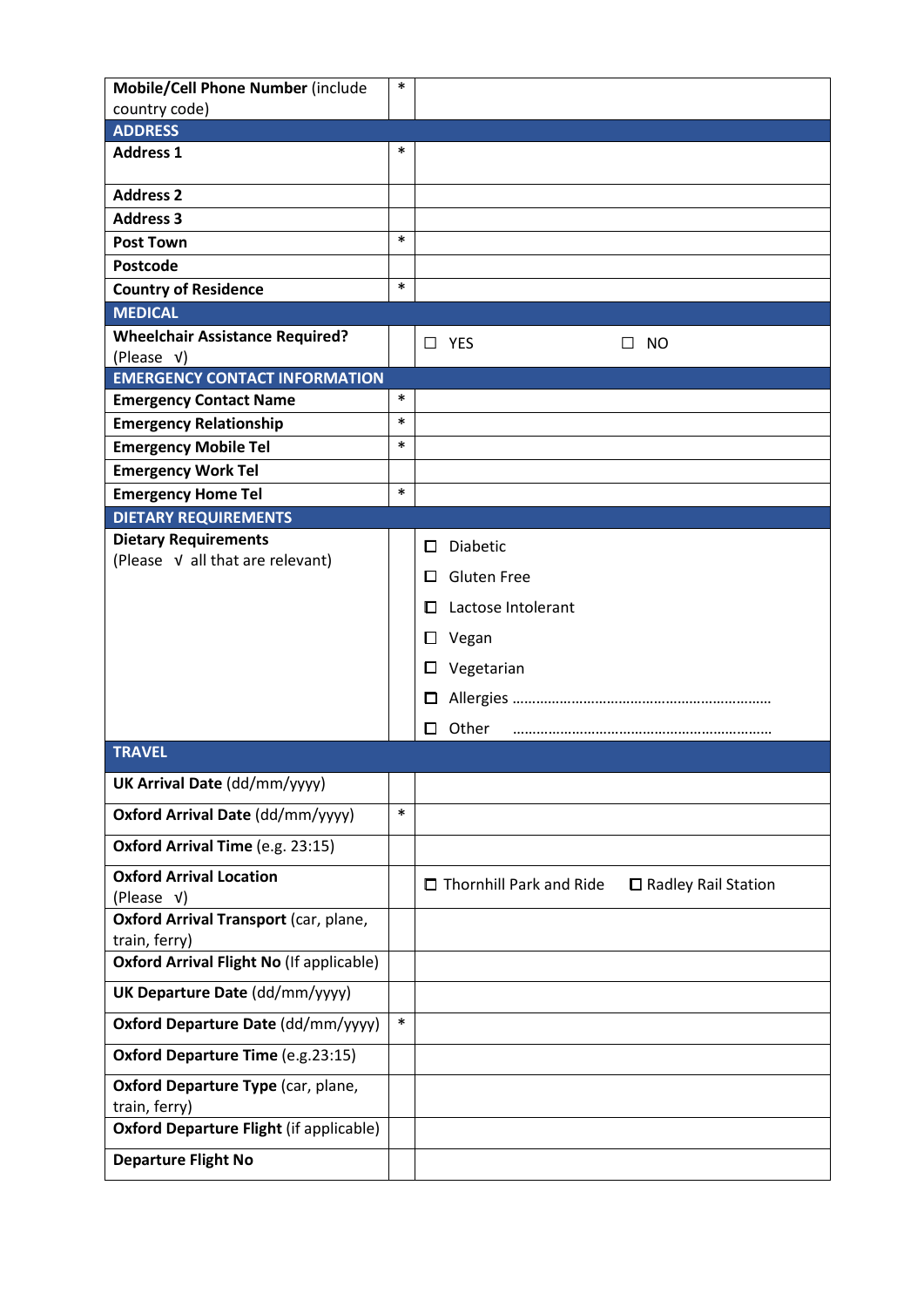| TYPE OF TRANSPLANT - ONLY REQUIRED FOR COMPETITORS                      |        |                 |                       |  |
|-------------------------------------------------------------------------|--------|-----------------|-----------------------|--|
| Please V all that apply and provide<br>date of transplant (dd/mm/yyyy). | $\ast$ | □               |                       |  |
|                                                                         |        | □               | Double Lung           |  |
|                                                                         |        | Heart<br>П      |                       |  |
|                                                                         |        | Heart-Lung<br>ப |                       |  |
|                                                                         |        | Intestine<br>П  |                       |  |
|                                                                         |        | Kidney<br>□     |                       |  |
|                                                                         |        | Liver<br>п      |                       |  |
|                                                                         |        | $\Box$<br>Lung  |                       |  |
|                                                                         |        | Pancreas<br>п   |                       |  |
|                                                                         |        | □               | Pancreas-Kidney       |  |
|                                                                         |        | П               | Pancreatic Islet Cell |  |
|                                                                         |        | Other<br>ΙI     |                       |  |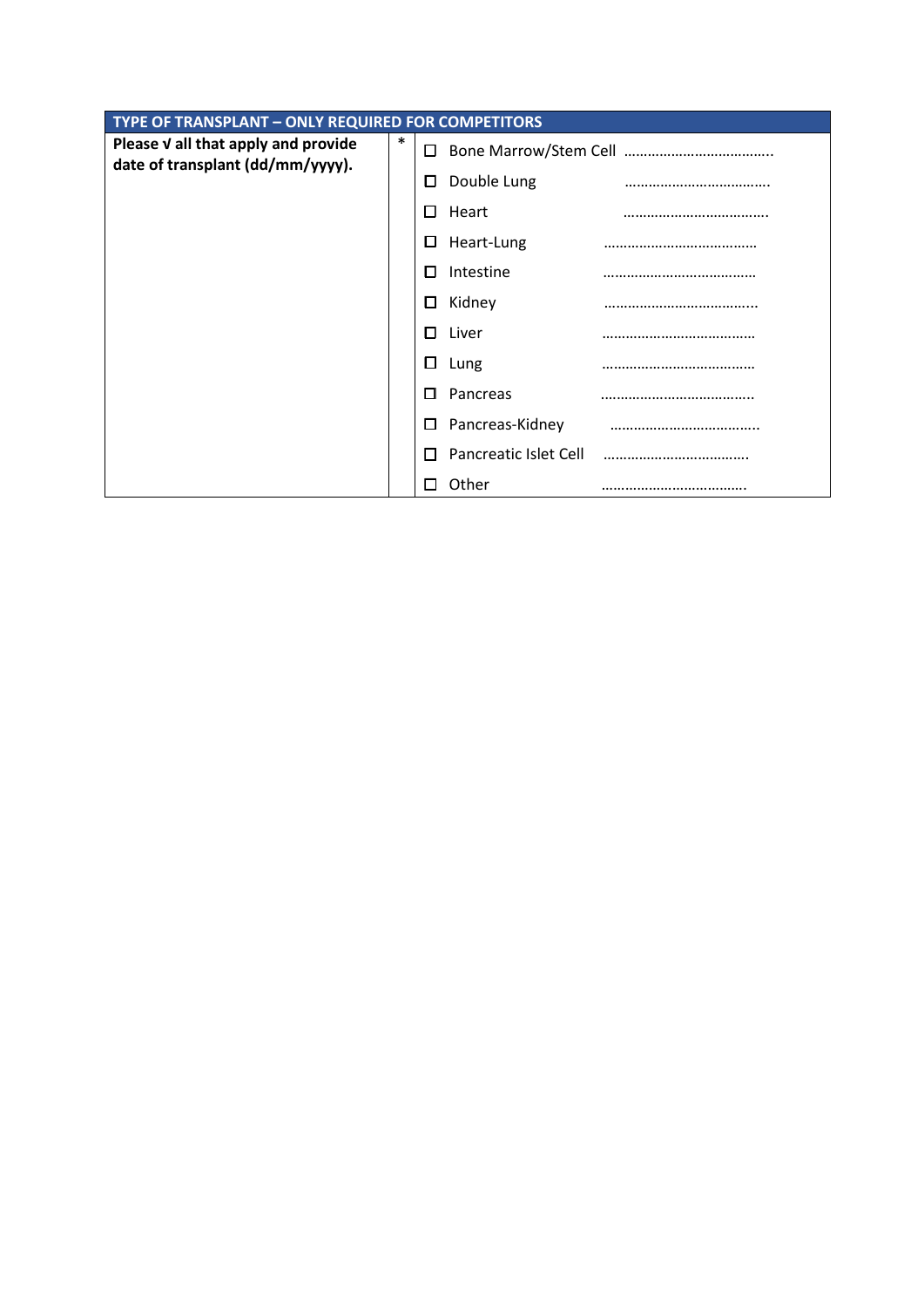## **SPORT SELECTION - ATHLETES**

- 
- □ Badminton Singles □ Ten Pin Bowling
- □ Ten Pin Bowling Singles □ Tennis Singles

## **MONDAY 22 AUGUST TUESDAY 23 AUGUST**

- □ Darts □ Swimming
	-
	-
- □ Golf
	- □ 5km Run

#### WEDNESDAY 24 AUGUST **THURSDAY 25 AUGUST**

- □ Badminton Doubles □ Table Tennis Singles
- □ Volleyball Football
	- □ Petanque Petanque Petance Petance Petance Petance Petance Petance Petance Petance Petance Petance Petance Petance Petance Petance Petance Petance Petance Petance Petance Petance Petance Petance Petance Petance Petance P
	- □ Cycling Time Trial □ Petanque

#### **FRIDAY 26 AUGUST SATURDAY 27 AUGUST**

- - □ 5000m Walk Men
	- □ 200m Women
	- □ Javelin Throw Women
	- □ High Jump Women
	- □ High Jump Men
	- □ Long Jump Women
	- □ 200m Men
	- □ Javelin Throw Men
	- $\Box$  800m Men
	- $\Box$  1500m Women
	-
	-
- 

|              | <b>Athletics</b>          | Athletics                       |
|--------------|---------------------------|---------------------------------|
| П            | 3000m Walk Women          | 5000m<br>$\perp$                |
| $\mathbf{L}$ | <b>Ball Throw Men</b>     | 200 <sub>m</sub> W              |
|              | 100m Women                | Javelin <sup>-</sup><br>$\perp$ |
| $\perp$      | 100m Men                  | High Jur<br>ப                   |
|              | Shot Put Women            | High Jur<br>ப                   |
|              | 400m Women                | Long Ju<br>ப                    |
| П            | 400m Men                  | 200m M<br>$\mathsf{L}$          |
| $\perp$      | 1500m Men                 | Javelin T<br>Ш                  |
|              | Long Jump Men             | 800m M<br>$\perp$               |
|              | <b>Discus Throw Women</b> | 1500m                           |
|              |                           |                                 |

- □ Shot Put Men □ 2x100m
- □ Discus Throw Women □ Ball Throw Women
- □ Tennis Doubles □ Squash
- □ Table Tennis Doubles
- □ Archery